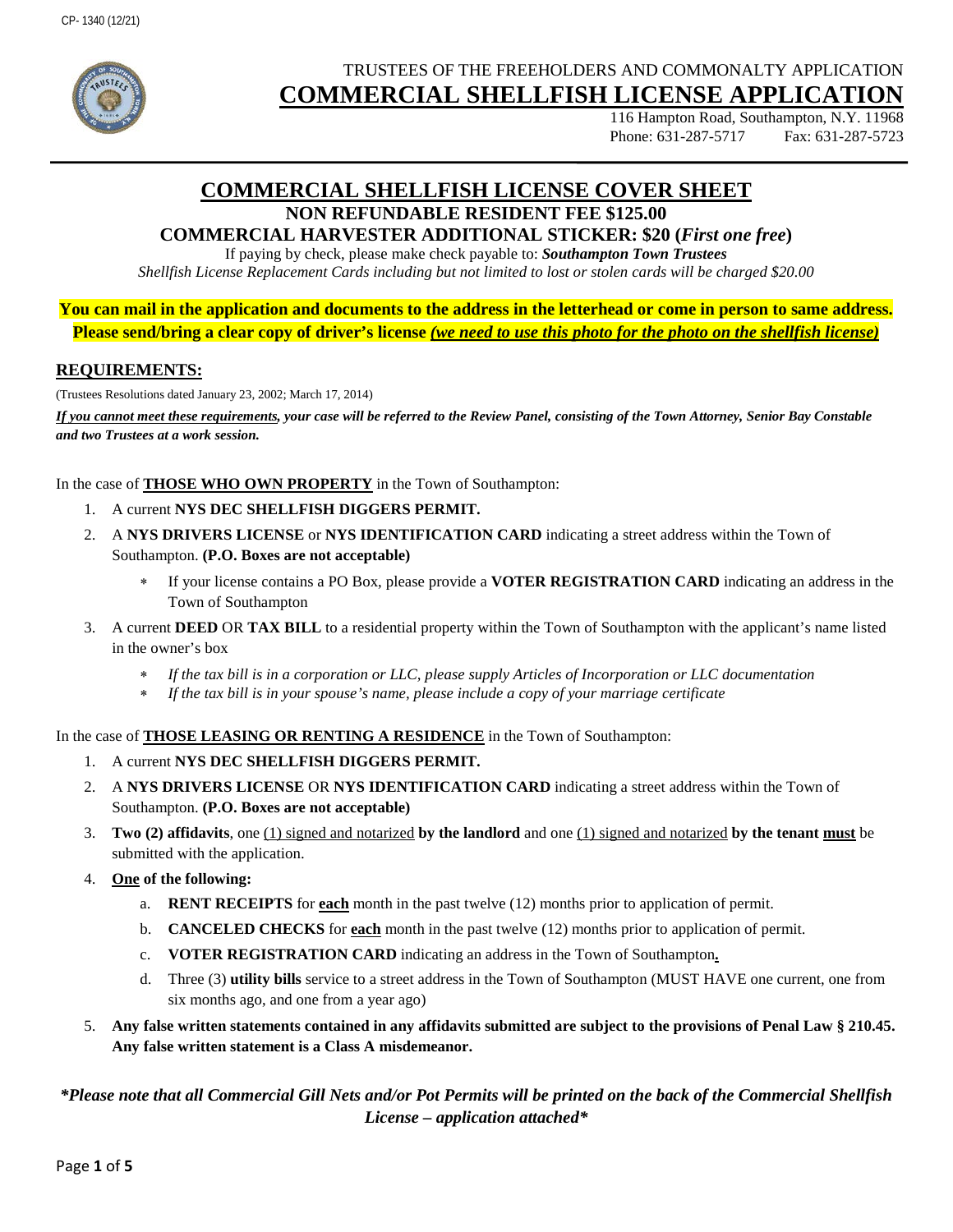

# **COMMERCIAL SHELLFISH LICENSE APPLICATION**

| Color of Eyes: _____Blue | <b>Brown</b><br>Green<br><b>Crey</b><br>Hazel | <b>Color of Hair:</b> Black<br>Blonde<br>(Choose only one)<br><b>Brown</b><br>Grey<br>None<br>Red<br>White                                                                           |  |  |  |
|--------------------------|-----------------------------------------------|--------------------------------------------------------------------------------------------------------------------------------------------------------------------------------------|--|--|--|
|                          |                                               | Any false written statements contained in any affidavits submitted are subject to the provisions of Penal Law $\S 210.45$ . Any<br>false written statement is a Class A misdemeanor. |  |  |  |

| <b>Applicant's Signature:</b> | <b>Date:</b> |
|-------------------------------|--------------|
|                               |              |

**Shellfish License Replacement Cards including but not limited to lost or stolen cards will be charged \$20.00**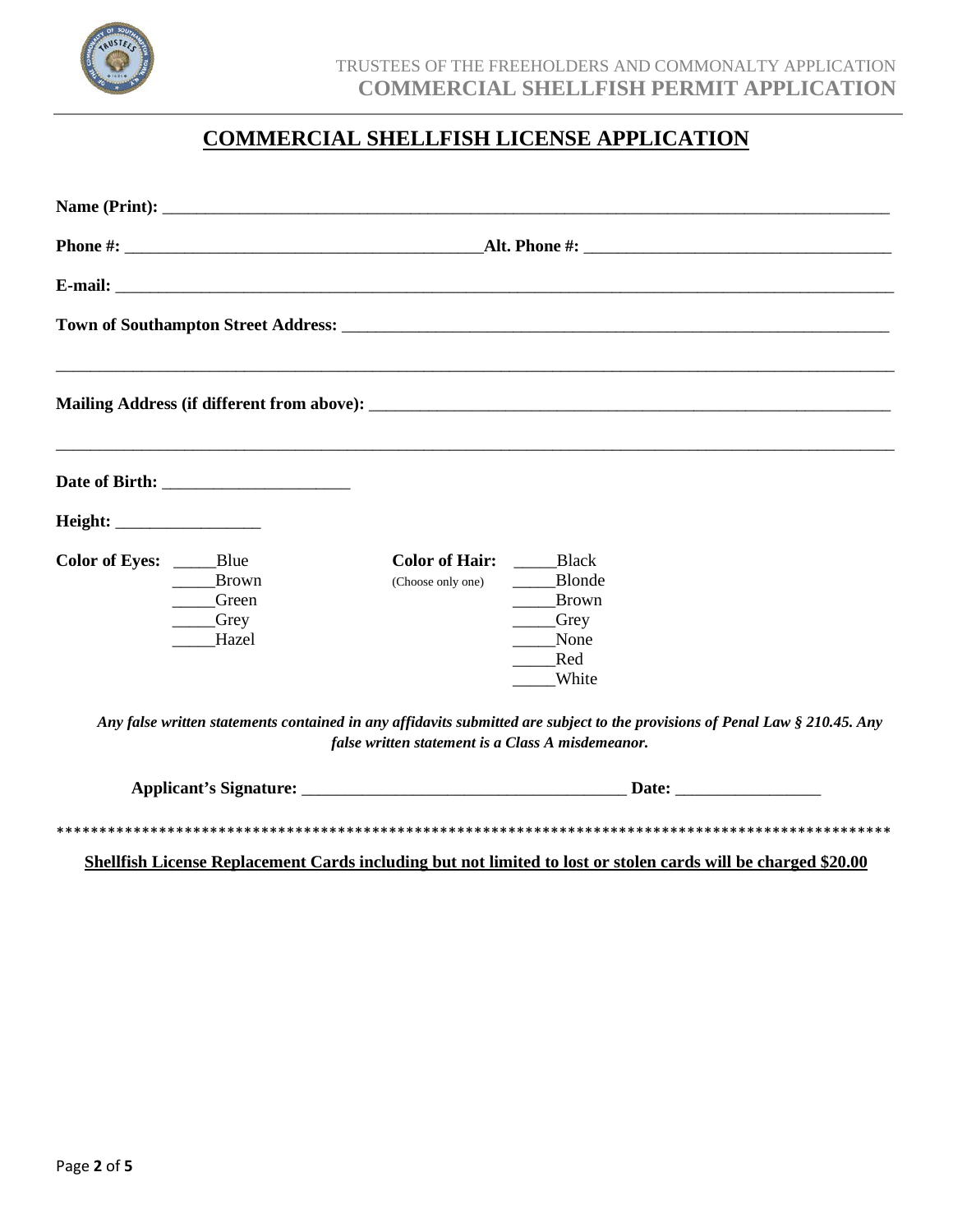

# **COMMERCIAL GILL NET AND/OR POT PERMITS**

#### **Gill Nets Requirements:**

- ∗ Town of Southampton Residency Requirements
- ∗ DEC Food Fish License
- ∗ Town of Southampton Commercial Shellfish License

#### **Pot Permit Requirements:**

- ∗ Town of Southampton Residency Requirements
- ∗ DEC Food Fish License
- Town of Southampton Commercial Shellfish License
- ∗ DEC Requirements (see chart below)

| <b>TOWN POT PERMIT</b> | <b>DEC PERMIT NEEDED</b>                 |
|------------------------|------------------------------------------|
| Eels                   | Food Fish                                |
| Conch/Whelk            | Conch/Whelk                              |
| Lobster                | Lobster License (Commercial/Residential) |
| Fish Pot               | Food Fish                                |
| Killies (Bait Fish)    | Food Fish or Baitfish Dealers License    |
| Crabs (All Types)      | Crab Permit                              |

# **Please list description of Permit below including Town Permit #, Type of Permit, Water Body, and Location.**

|              |  | <b>Permit Type:</b> Pot / Gill Net <b>Town Permit #: Amount: Species: Water Body: Water Body:</b>                                                                                                              |
|--------------|--|----------------------------------------------------------------------------------------------------------------------------------------------------------------------------------------------------------------|
| (Circle One) |  |                                                                                                                                                                                                                |
| (Circle One) |  |                                                                                                                                                                                                                |
|              |  |                                                                                                                                                                                                                |
| (Circle One) |  |                                                                                                                                                                                                                |
|              |  |                                                                                                                                                                                                                |
| (Circle One) |  |                                                                                                                                                                                                                |
|              |  |                                                                                                                                                                                                                |
| (Circle One) |  |                                                                                                                                                                                                                |
|              |  |                                                                                                                                                                                                                |
| (Circle One) |  | <b>Permit Type:</b> Pot / Gill Net <b>Town Permit #: Amount: Amount: Species: Water Body: Water Body:</b>                                                                                                      |
|              |  |                                                                                                                                                                                                                |
| (Circle One) |  | <b>Permit Type:</b> Pot / Gill Net Town Permit #: <b>Amount: Amount:</b> Species: <b>Water Body: Water Body:</b>                                                                                               |
|              |  |                                                                                                                                                                                                                |
| (Circle One) |  | <b>Permit Type:</b> Pot / Gill Net Town Permit #: <b>Amount: Amount:</b> Species: <b>Water Body:</b>                                                                                                           |
|              |  |                                                                                                                                                                                                                |
| (Circle One) |  | <b>Permit Type:</b> Pot / Gill Net <b>Town Permit #: Amount: Amount: Species: Water Body: Amount: National Properties: Water Body: Water Body: Water Body: Water Body: Water Body: Water Body: Water Body:</b> |

*Any false written statements contained in any affidavits submitted are subject to the provisions of Penal Law § 210.45. Any false written statement is a Class A misdemeanor.*

**Applicant's Signature:** \_\_\_\_\_\_\_\_\_\_\_\_\_\_\_\_\_\_\_\_\_\_\_\_\_\_\_\_\_\_\_\_\_\_\_\_\_\_ **Date:** \_\_\_\_\_\_\_\_\_\_\_\_\_\_\_\_\_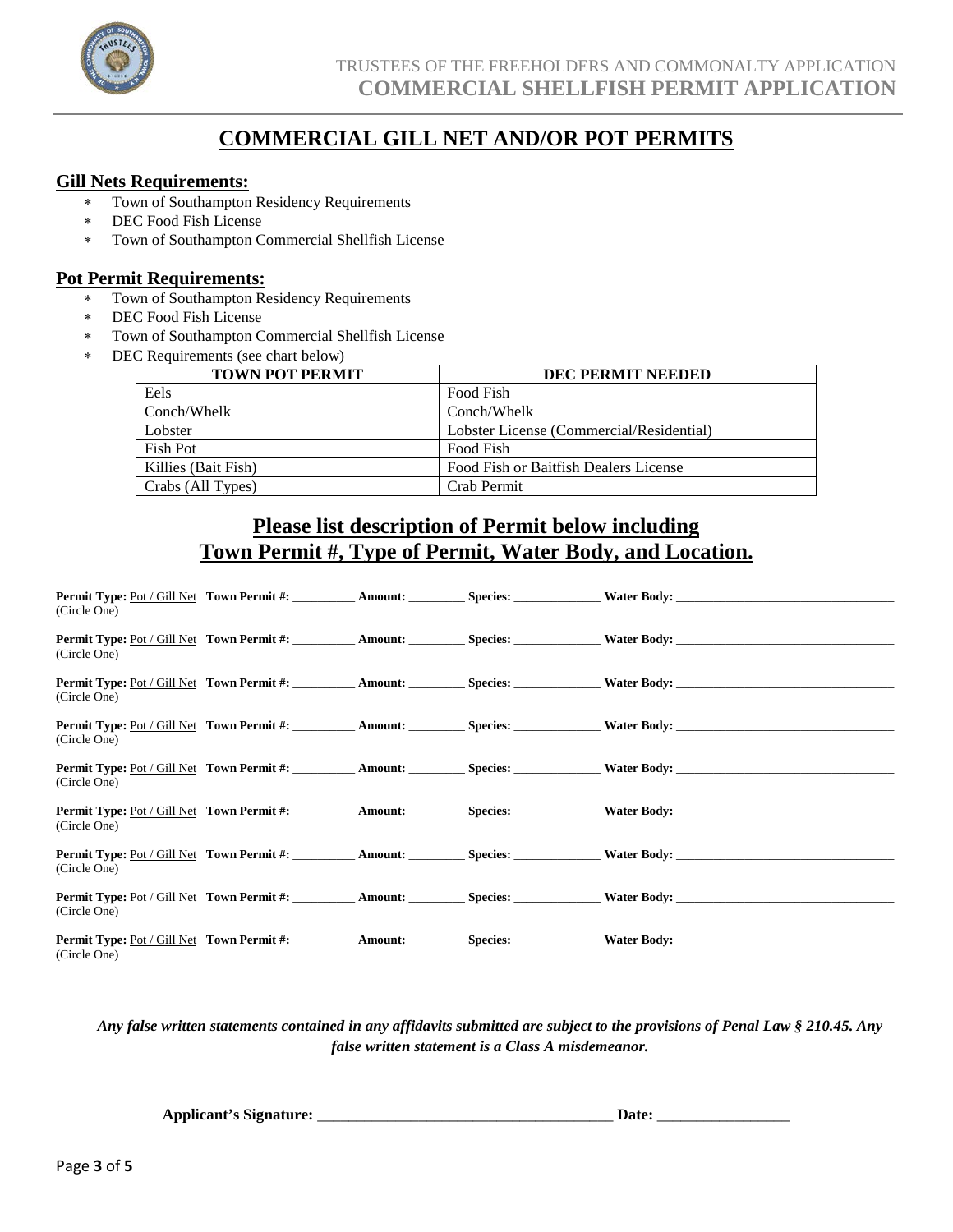

## **In the Matter of the Application For a Commercial Shellfish License**

# **AFFIDAVIT OF LANDLORD**

\_\_\_\_\_\_\_\_\_\_\_\_\_\_\_\_\_\_\_\_\_\_\_\_\_\_\_\_\_\_\_ (Applicant's Name)

STATE OF NEW YORK)

) ss:

COUNTY OF SUFFOLK)

\_\_\_\_\_\_\_\_\_\_\_\_\_\_\_\_\_\_\_\_\_\_\_\_\_\_, being duly sworn, deposes and says the following under the penalties of perjury: (Landlord's Name)

1. I own property located at \_\_\_\_\_\_\_\_\_\_\_\_\_\_\_\_\_\_\_\_\_\_\_\_\_\_\_\_\_\_\_\_\_\_\_\_\_\_\_\_\_\_\_\_\_\_\_\_\_\_\_

(Address)

2. I am currently renting the above captioned premises or a portion of the above captioned premises to

\_\_\_\_\_\_\_\_\_\_\_\_\_\_\_\_\_\_\_\_\_\_\_\_\_\_\_\_\_\_\_\_\_\_\_\_\_\_\_\_\_\_ (Tenant's Name)

3. I am renting the premises to the above tenant of the following basis:

a. **\_\_\_\_\_** pursuant to a lease.

b. \_\_\_\_\_\_\_\_\_ on a month-to-month basis.

- c. \_\_\_\_\_\_\_ applicant is a family member and does not pay rent.
- 4. I can be reached at the following phone number to confirm the information contained in this affidavit:

\_\_\_\_\_\_\_\_\_\_\_\_\_\_\_\_\_\_\_\_\_\_\_\_\_\_\_\_\_\_\_\_\_\_\_\_ (Phone number)

I submit this information in order to induce the Board of Trustees to issue a Commercial Shellfish License to applicant.

> \_\_\_\_\_\_\_\_\_\_\_\_\_\_\_\_\_\_\_\_\_\_\_\_\_\_\_\_\_ (Signature of Landlord)

Sworn to before me this  $\_\_\_$  day of  $\_\_\_\_\_\_\_\_$ , 201 $\_\_\_\_\_$ 

\_\_\_\_\_\_\_\_\_\_\_\_\_\_\_\_\_\_\_\_\_\_\_\_\_\_\_\_\_\_\_ (Notary Public)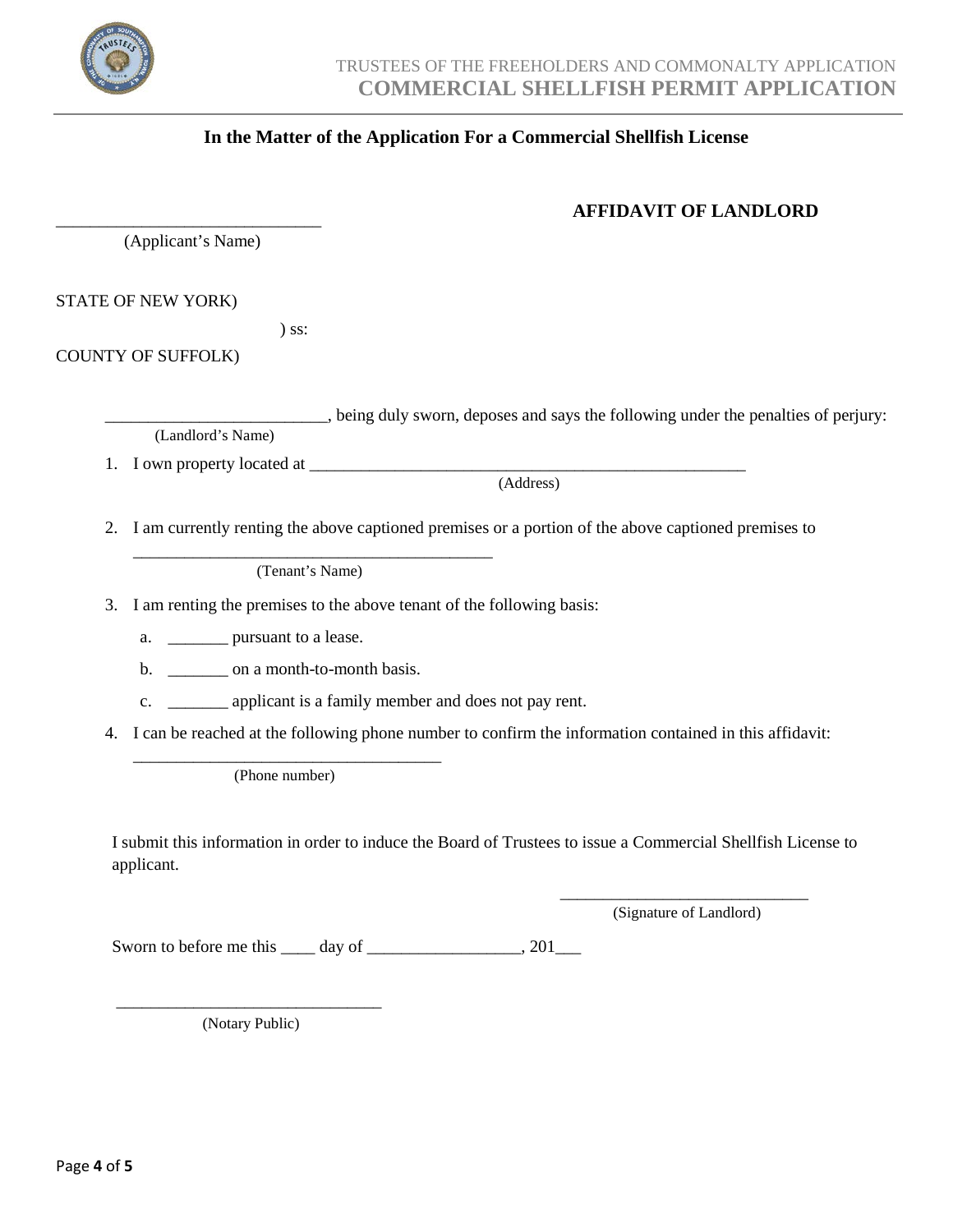

## **In the Matter of the Application For a Commercial Shellfish License**

# **AFFIDAVIT OF TENANT**

\_\_\_\_\_\_\_\_\_\_\_\_\_\_\_\_\_\_\_\_\_\_\_\_\_\_\_\_\_\_\_ (Applicant's Name)

STATE OF NEW YORK)

) ss:

COUNTY OF SUFFOLK)

\_\_\_\_\_\_\_\_\_\_\_\_\_\_\_\_\_\_\_\_\_\_\_\_\_\_, being duly sworn, deposes and says the following under the penalties of perjury: (Tenant's Name)

1. I reside located at \_\_\_\_\_\_\_\_\_\_\_\_\_\_\_\_\_\_\_\_\_\_\_\_\_\_\_\_\_\_\_\_\_\_\_\_\_\_\_\_\_\_\_\_\_\_\_\_\_\_\_

(Address)

2. I am currently renting the above captioned premises or a portion of the above captioned premises

\_\_\_\_\_\_\_\_\_\_\_\_\_\_\_\_\_\_\_\_\_\_\_\_\_\_\_\_\_\_\_\_\_\_\_\_\_\_\_\_\_\_ (Tenant's Name)

3. I am renting the premises on the following basis:

a. \_\_\_\_\_\_\_\_\_\_ pursuant to a lease.

b. \_\_\_\_\_\_\_\_\_ on a month-to-month basis.

\_\_\_\_\_\_\_\_\_\_\_\_\_\_\_\_\_\_\_\_\_\_\_\_\_\_\_\_\_\_\_\_\_\_\_\_

- c. \_\_\_\_\_\_\_ applicant is a family member and does not pay rent.
- 4. I can be reached at the following phone number to confirm the information contained in this affidavit:

(Phone number)

I submit this information in order to induce the Board of Trustees to issue a Commercial Shellfish License to applicant.

> \_\_\_\_\_\_\_\_\_\_\_\_\_\_\_\_\_\_\_\_\_\_\_\_\_\_\_\_\_ (Signature of Tenant)

Sworn to before me this  $\_\_\_$  day of  $\_\_\_\_\_\_\_\_$ , 201 $\_\_\_\_\_$ 

\_\_\_\_\_\_\_\_\_\_\_\_\_\_\_\_\_\_\_\_\_\_\_\_\_\_\_\_\_\_\_ (Notary Public)